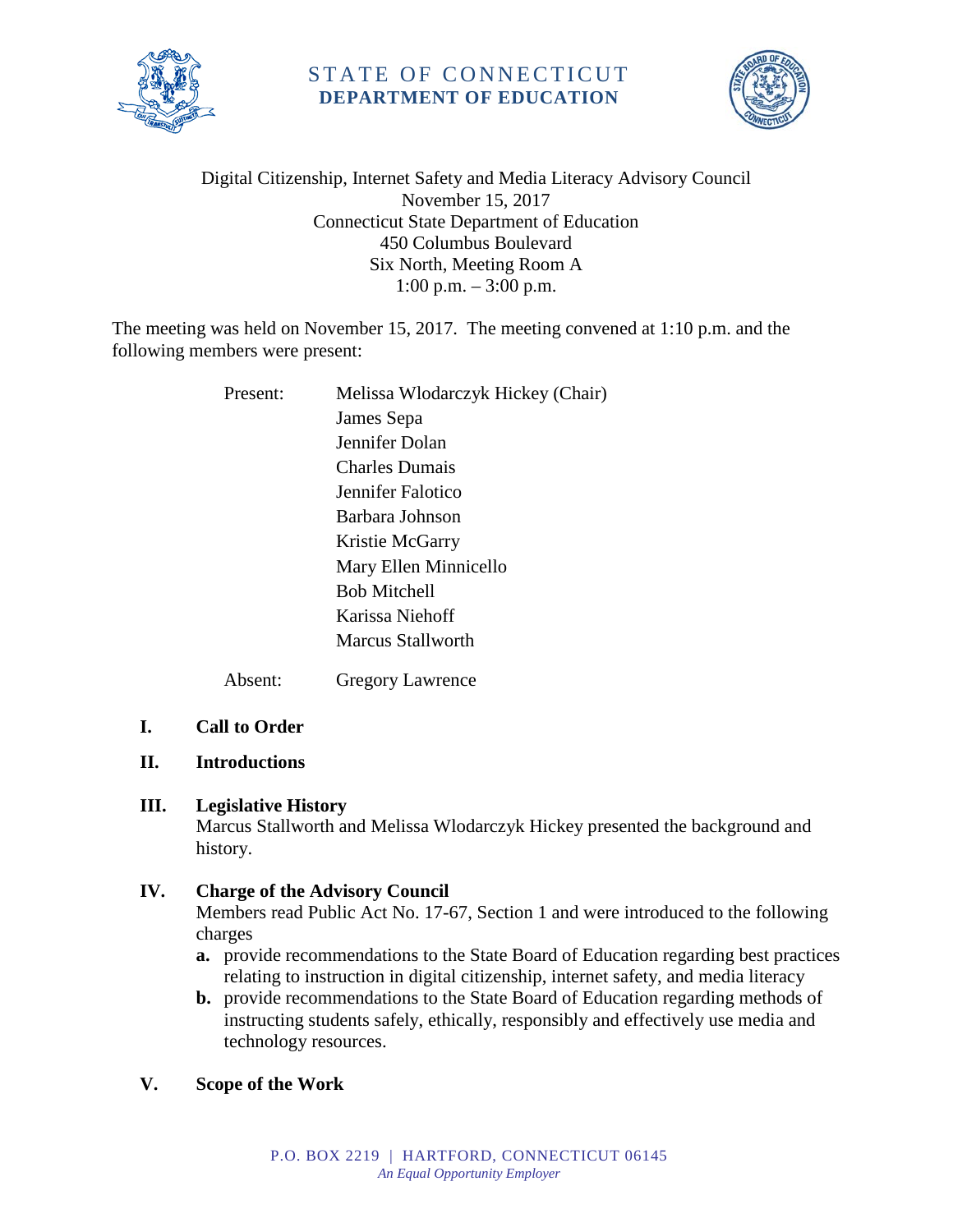Members discussed and defined the following terms and best practices: digital citizenship, internet safety, and media literacy.

- a. Digital Citizenship
	- i. Fully participating in  $21<sup>st</sup>$  century society as a critical thinker-creating and maintaining digital profile.
	- ii. The ability to act responsibly and respectfully while using the Internet to positively participate in a global community.
	- iii. Ethical and responsible use of technology while contributing to ensure it is appropriately maintained.
	- iv. The younger we educate students about digital citizenship the better (permission, resources, how)
	- v. Targeted instruction (ISTE standards, common sense), integrated, adult support.
- b. Internet Safety
	- i. Is there truly safety? To be open and will not be made perfectly safe. Education
	- ii. Supporting and ensuring safety and security of individuals through interpersonal interactions in cyberspace that mirror the expectations we have for face-to-face interactions.
	- iii. The ability to keep yourself, your personal information and your intellectual property protected, private secure and not put others at risk
	- iv. to be able to recognize warning signs of cyberbullying or "friends" who are strangers, to recognize phishing, be able to save or create passwords
	- v. Knowing you leave digital tattoo. What do you want to leave behind?
	- vi. Education, risk-awareness, modeling, supporting policies
	- vii. Interaction with people, sites, etc. that do not expose self, or others to physical or other personal harm
- c. Media Literacy
	- i. To find and evaluate information (in a variety of formats) based on accuracy, currency, expertise and bias and use it to create new learning for yourself and share it with others.
	- ii. Creating, finding, evaluating and creating content critically and thoughtfully
	- iii. Level of fluency in media platforms that allow the understanding and evaluation of all forms of media to effectively use media as a resource to enhance growth and not stunt someone else's growth.
	- iv. How to educate students how to critically analyze and evaluate: websites, social media, and media content (advertisement, articles, news)

#### **VI. Schedule of Meetings**

- a. Hold December 13, 2017, from 1 p.m. 3 p.m. for next meeting (CSDE or CAS)
- b. Come with additional action plan ideas, suggestions of presenters for future meetings to share best practices